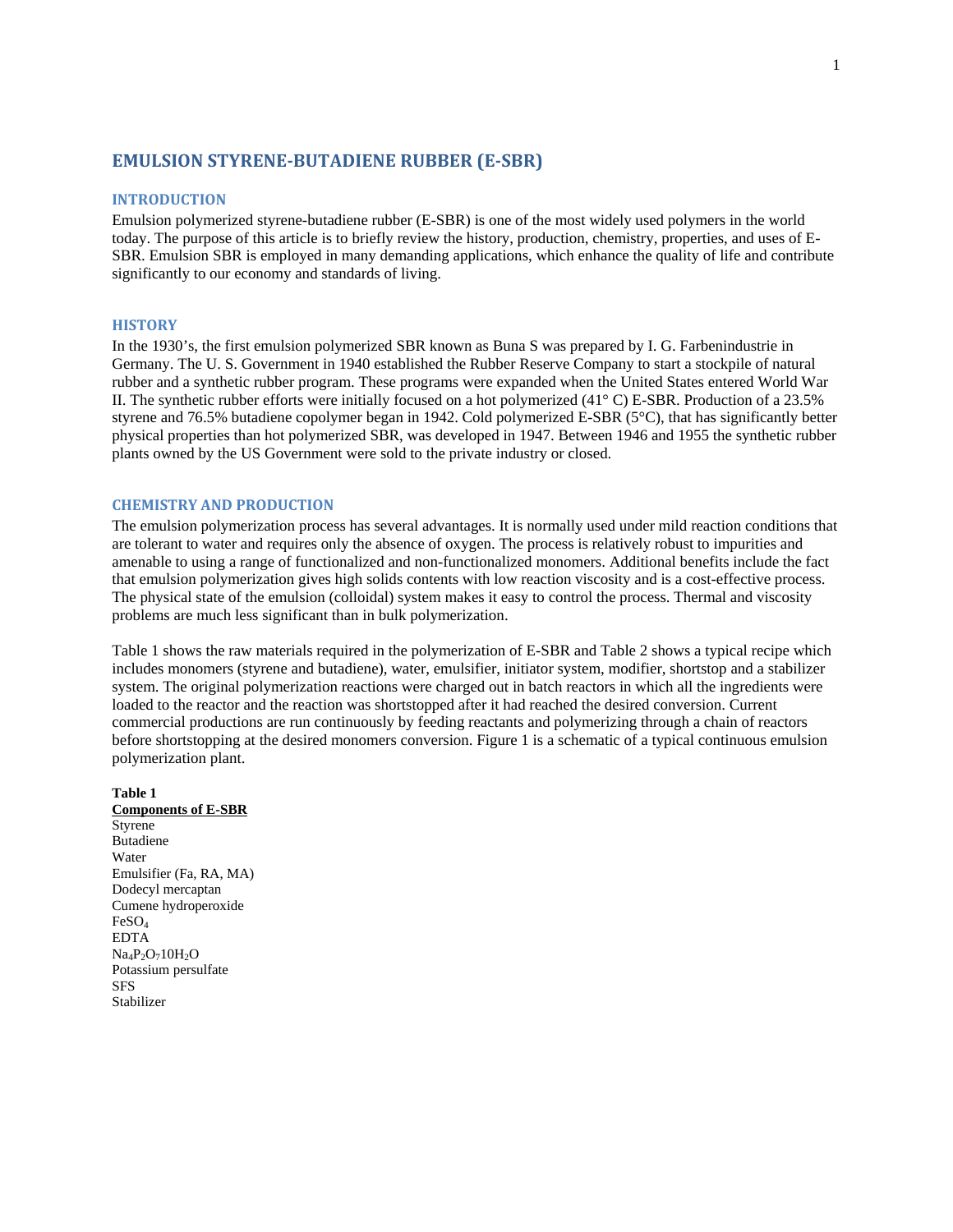# **Continuous Polymerization of E-SBR**



 **Figure 1 Continuous Polymerization of E-SBR**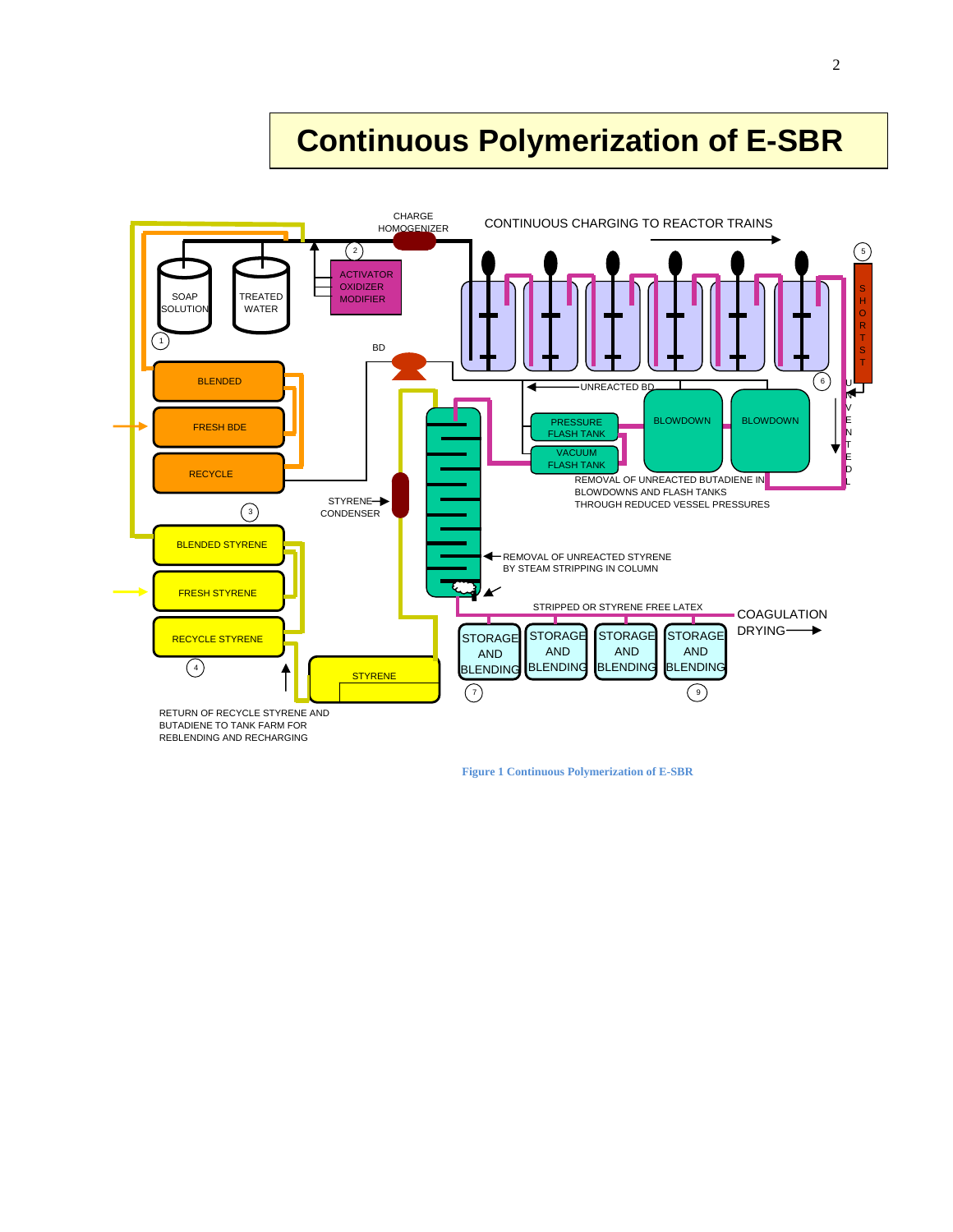## Fe(II)EDTA + ROOH Π Fe(III)EDTA + RO. + OH. (1) Fe(III)EDTA + SFS Π Fe(II)EDTA (2)

 The monomers are continuously metered into the reactor chains and emulsified with the emulsifiers and catalyst agents. In cold polymerization, the most widely used initiator system is the redox reaction between chelated iron and organic peroxide using sodium formaldehyde sulfoxide (SFS) as reducing agent (see reactions 1 and 2 above). In hot polymerization, potassium peroxydisulfate is used as an initiator.

Mercaptan is added to furnish free radicals and to control the molecular weight distribution by terminating existing growing chains while initiating a new chain. The thiol group acts as a chain transfer agent to prevent the molecular weight from attaining the excessively high values possible in emulsion systems. The sulfur-hydrogen bond in the thiol group is extremely susceptible to attack by the growing polymer radical and thus loses a hydrogen atom by reacting with polymer radicals, equation (3). The RS. formed will continue to initiate the growth of a new chain as shown in equation (4) below. The thiol prevents gel formation and improves the processabity of the rubber.

$$
P. + RSH \Pi P-H + RS. (3)
$$
  
RS. + M \Pi RS-M. (4)

## **TABLE 2 Typical Recipe for SBR Emulsion Polymerization**

| Component               | <b>Parts by Weight</b> |     |  |
|-------------------------|------------------------|-----|--|
|                         | Cold                   | Hot |  |
| Styrene                 | 25                     | 25  |  |
| <b>Butadiene</b>        | 75                     | 75  |  |
| Water                   | 180                    | 180 |  |
| Emulsifier (FA, RA, MA) | 5                      | 5   |  |
| Dodecyl mercaptan       | 0.2                    | 0.8 |  |
| Cumene hydroperoxide    | 0.17                   |     |  |
| FeSO <sub>4</sub>       | 0.017                  |     |  |
| <b>EDTA</b>             | 0.06                   |     |  |
| $Na_4P_2O_7.10H_2O$     | 1.5                    |     |  |
| Potassuim persulfate    | 0.3                    | 0.3 |  |
| SFS                     | 0.1                    |     |  |
| Stabilizer              | Varies                 |     |  |

During polymerization, parameters such as temperature, flow rate and agitation are controlled to get the right conversion. Polymerization is normally allowed to proceed to about 60% conversion in cold polymerization and 70% in hot polymerization before it is stopped with a shortstop agent that reacts rapidly with the free radicals. One common short stopping agent isDEHA or diethyl hydroxylamine. Once the latex is properly shortstopped, the unreacted monomers are stripped off the latex. Butadiene is stripped by degassing the latex by means of flash distillation and reduction of system pressure. Styrene is removed by steam stripping the latex in a column. The latex is then stabilized with the appropriate antioxidant and transferred to blend tanks. In the case of oil-extended polymers or carbon black masterbatches, these materials are added as dispersions to the stripped latex. The latex is then transferred to finishing lines to be coagulated with sulfuric acid, sulfuric acid/sodium chloride, glue/sulfuric acid, aluminum sulfate, or amine coagulation aid. The type of coagulation system is selected depending on the enduse of the product. Sulfuric acid/sodium chloride is used for general purpose. Glue/sulfuric acid are used for electrical grade and low water sensitivity SBR. Sulfuric acid is used for coagulations where low-ash-polymer is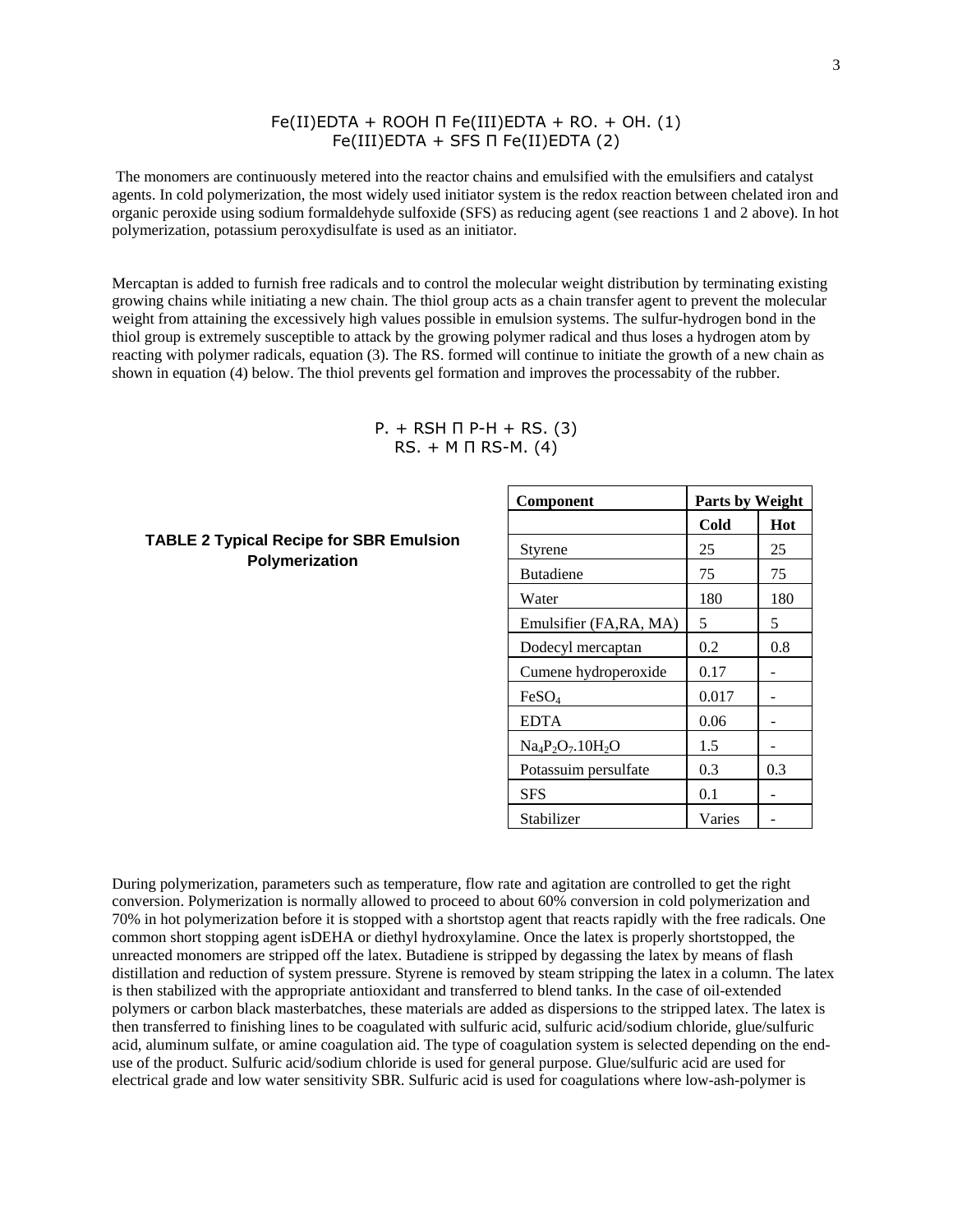required. Amine coagulating aids are used to improve coagulation efficiency and reduce production plant pollution. The coagulated crumb is then washed, dewatered, dried, baled and packaged.

### **TYPES OF SBR**

There is a large variety of E-SBR types based on the styrene content, polymerization temperature, staining or nonstaining antioxidants, oil and carbon black content. Each of these basic classifications include a variety of SBR polymer variations with respect to Mooney viscosities, coagulation types, emulsifier type, oil levels, and carbon black types and levels. The basic groups of E-SBR are:

| Table 3 Numbering System for E-SBR |                                                  |  |  |
|------------------------------------|--------------------------------------------------|--|--|
| <b>Series</b>                      | <b>Types</b>                                     |  |  |
| 1000                               | Hot polymerized polymers.                        |  |  |
| 1500                               | Non-extended cold polymerized polymers.          |  |  |
| 1600                               | Non-oil-extended cold carbon black masterbatches |  |  |
| 1700                               | Cold oil-extended polymers.                      |  |  |
| 1800                               | Cold oil-extended carbon black masterbatches     |  |  |
| 1900                               | Miscellaneous high styrene resin masterbatches.  |  |  |

## Series **Table 3 Numbering System for E-SBRC**

## **USES OF SBR**

E-SBR is predominantly used for the production of car and light truck tires and truck tire retread compounds. A complete list of the uses of SBR includes house ware mats, drain board trays, shoe sole and heels, chewing gum, food container sealants, tires, conveyor belts, sponge articles, adhesives and caulks, automobile mats, brake and clutch pads, hose, V-belts, flooring, military tank pads, hard rubber battery box cases, extruded gaskets, rubber toys, molded rubber goods, shoe soling, cable insulation and jacketing, pharmaceutical, surgical, and sanitary products, food packaging, etc. The typical applications of E-SBR polymers are tabulated in Table 4 below.

|                           |                     | <b>Cold E-SBR</b> |                     |                                           |                                    |  |
|---------------------------|---------------------|-------------------|---------------------|-------------------------------------------|------------------------------------|--|
|                           | <b>Hot Polymers</b> | <b>Unextended</b> | <b>Oil Extended</b> | <b>High Styrene</b><br><b>Masterbatch</b> | <b>Black</b><br><b>Masterbatch</b> |  |
| <b>ADHESIVES</b>          |                     |                   |                     |                                           |                                    |  |
| Type & Label              |                     | $\mathsf{x}$      | X                   |                                           |                                    |  |
| Caulking                  | x                   |                   |                     |                                           |                                    |  |
| Laminating                | x                   | x                 |                     |                                           |                                    |  |
| Mastic                    | x                   |                   |                     |                                           |                                    |  |
| Panel                     | $\mathsf{x}$        |                   |                     |                                           |                                    |  |
| <b>Pressure Sensitive</b> | $\mathsf{x}$        | $\mathsf{x}$      |                     |                                           |                                    |  |
| Sealant                   | X                   |                   |                     |                                           |                                    |  |
| Sprayable (Crosslinked)   | X                   |                   |                     |                                           |                                    |  |
| Wall Tile                 | $\mathsf{x}$        |                   |                     |                                           |                                    |  |
| <b>AUTOMOTIVE</b>         |                     |                   |                     |                                           |                                    |  |
| <b>Tire Treads</b>        |                     | x                 |                     |                                           | x                                  |  |

#### *Table 4 Typical Applications of E-SBR*